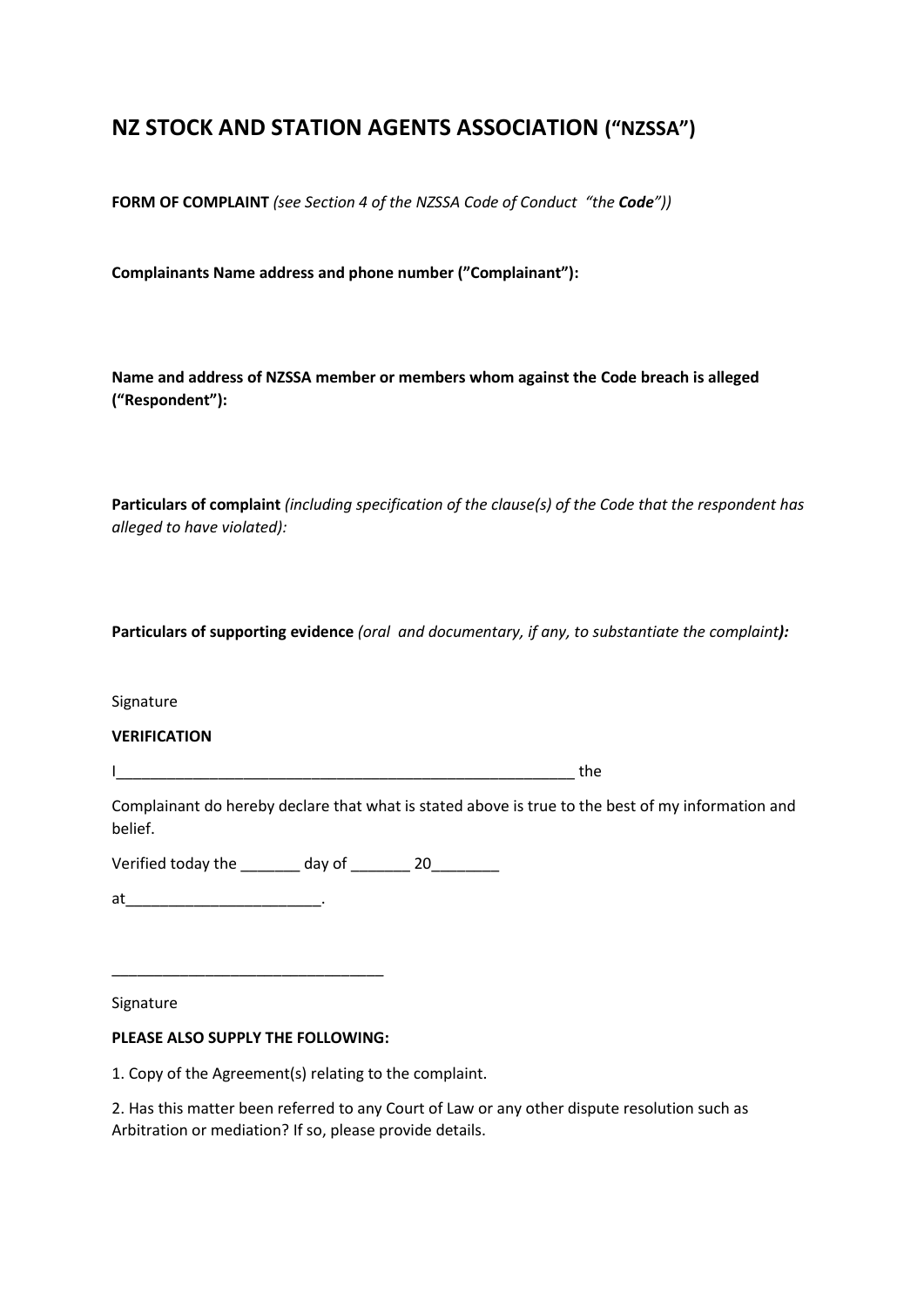## **EXTRACT FROM THE CODE PROVIDING DETAILS ON THE COMPLAINTS PROCESS APPLICABLE TO THE COMPLAINT**

#### *Procedure*

*The following is the procedure for dealing with an alleged breach of the Code of Conduct:*

#### *Lodging the Complaint*

2.1 A complaint, being an allegation of a breach of the Code of Conduct, may be made by any individual or entity concerning any person who is an NZSSA member or was a member at the time relevant to the complaint.

2.2 Placing such a complaint shall signify acceptance that the matter shall be determined in the manner prescribed in this Schedule, including the clauses dealing with publication of the findings of this consideration of the complaint. The complainant also specifically waives any right to take civil action against the NZSSA should he or she disagree with the process or findings of the NZSSA.

2.3 Nothing in this Schedule shall preclude the complainant or others taking civil or criminal proceedings against the member in question, and this process should not be seen as an alternative to doing so if appropriate.

2.4 The complaint must be made on the prescribed form *(to be developed)* setting out particulars of the alleged breach and attaching any documentation or other relevant details. The complaint shall be addressed to the NZSSA Chairman, or if it is in relation to the conduct of the Chairman or an agent or business that is associated the Chairman, to the Deputy Chairman. This person shall be the "Receiver" of the complaint.

## *Receiving the Complaint*

2.5 The Chairman (or Deputy Chairman) may delegate to any member of the Executive Committee to act on his or her behalf as Receiver to discharge the remainder of his or her responsibilities in relation to the matter if he or she sees fit. For example, if there is a conflict of interest, or if he or she is unable to fulfill the Receiver's requirements within the time required.

2.6 The Receiver must acknowledge receipt of the complaint in writing, and notify the member of the complaint in writing (attaching a copy of the complaint and all documentation provided with the complaint), including that the complaint has been referred to the Discipline and Professional Conduct Board who will hold a hearing into the complaint.

#### *Referral to Discipline and Professional Conduct Board*

2.7 The Receiver must refer the complaint to the Chair of the Discipline and Professional Conduct Board within 5 working days of receipt.

2.8 If the Chair of the Discipline and Professional Conduct Board is not available to complete the requirements in this Schedule in a timely manner the Chairman may authorise another member of the Executive Committee to Chair proceedings and discharge the duties of the Chair as outlined in this Schedule.

#### *Frivolous or Vexatious Complaints*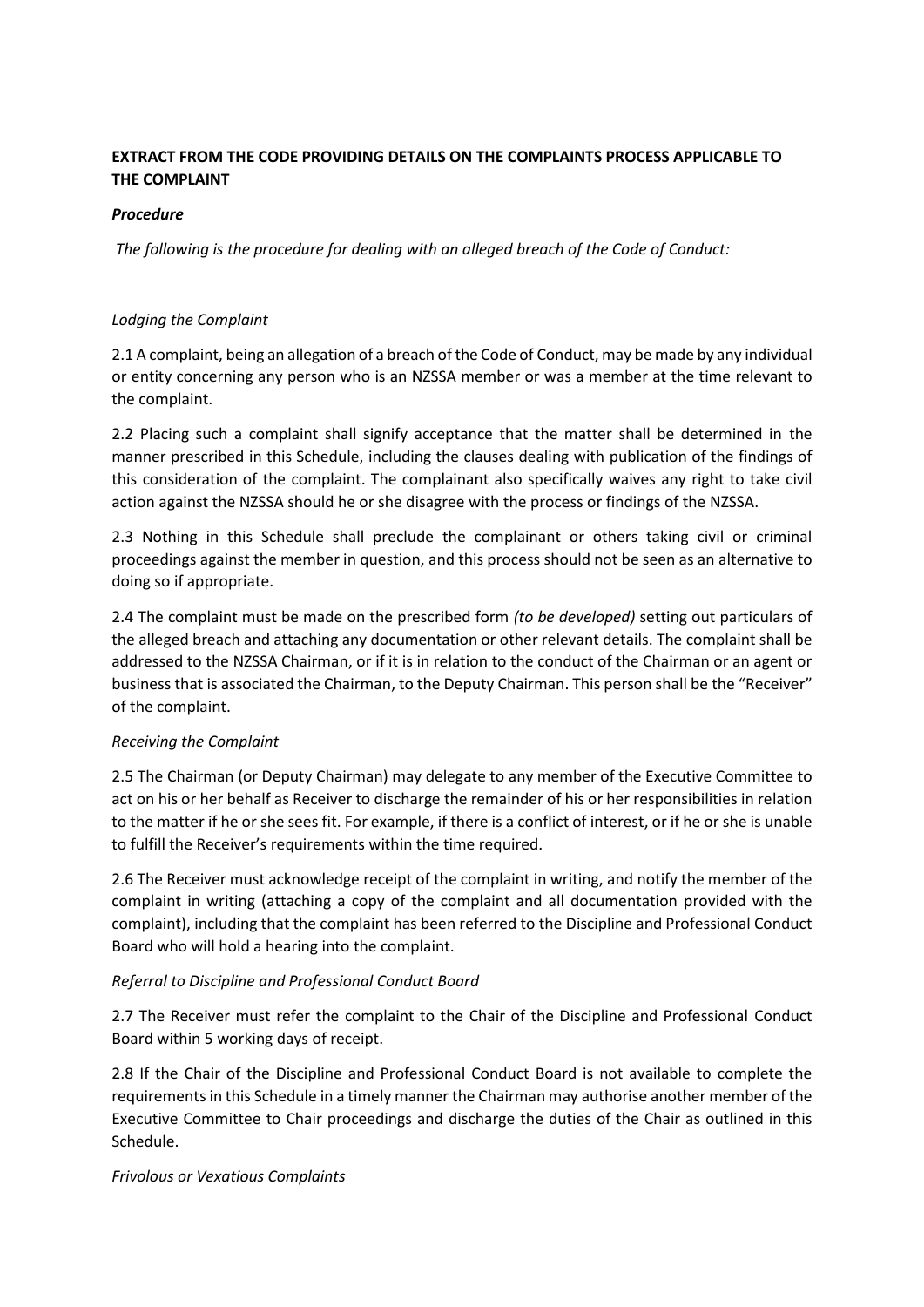2.9 At any stage of proceedings if the Chair of the Discipline and Professional Conduct Board believes that the complaint is frivolous or vexatious they may immediately call for a vote of the Discipline and Professional Conduct Board as to whether it is indeed frivolous or vexatious. This vote may be conducted in any way prescribed by the Chair, including via email.

2.10 If the Discipline and Professional Conduct Board votes by a three quarters majority that the complaint is frivolous or vexatious it shall be immediately dismissed.

## *Hearing of the Discipline and Professional Conduct Board*

2.11 The Chair of the Discipline and Professional Conduct Board shall forward a copy of the complaint and all supporting information to the members of the Discipline and Professional Conduct Board and arrange a hearing of the Board, which shall be between 3 and 6 weeks from the date the complaint is referred. The Chair of this Board may choose a hearing time outside this timeframe if it is necessary to ensure a fair hearing, however the hearing must be conducted in a timely fashion.

2.12 The quorum for the hearing shall be two thirds of the membership of the Discipline and Professional Conduct Board. The hearing may be held by teleconference or in person.

2.13 Hearings are confidential and the evidence provided during a hearing is not published, other than that to support a published verdict (see below).

2.14 The complainant will have the option of addressing the hearing of the Discipline and Professional Conduct Board in person (where the hearing is held in person) or by teleconference for the purpose of providing further verbal evidence. If they are to address the hearing they may only be present for the portion of the hearing set aside for that purpose.

2.15 The Discipline and Professional Conduct Board may call on any witnesses or other persons to provide verbal evidence to the hearing, but has no authority to compel. Any witness may opt to provide evidence by way of a signed statement. Any witness providing verbal evidence may only be present for the portion of the hearing set aside for that purpose.

2.16 In keeping with the principles of natural justice, the member alleged to have committed the breach will have the option of being present during all verbal evidence but may not address the complainant, witnesses, or the Board at that time.

2.17 The member alleged to have committed the breach will have the option of addressing the hearing of the Discipline and Professional Conduct Board in person (where the hearing is held in person) or by Teleconference for the purpose of providing verbal evidence. The member may also choose to provide evidence in writing in advance by signed statement. The complainant may equally opt not to do either and this shall not be construed as evidence of acceptance of the allegation of breach.

2.18 The member alleged to have committed the breach may choose to be represented.

## *Outcome of Hearing*

2.19 The Discipline and Professional Conduct Board shall deliberate in private until such time that:

- a. The Board rules by a three quarters majority that a significant breach has occurred. In this case a breach shall be found proved and the finding, along with a detailed justification for the finding, shall be referred to the Executive Committee;
- b. The Board rules by a three quarters majority that a technical breach occurred, but finds that the breach is trivial or trifling and the matter is dismissed;